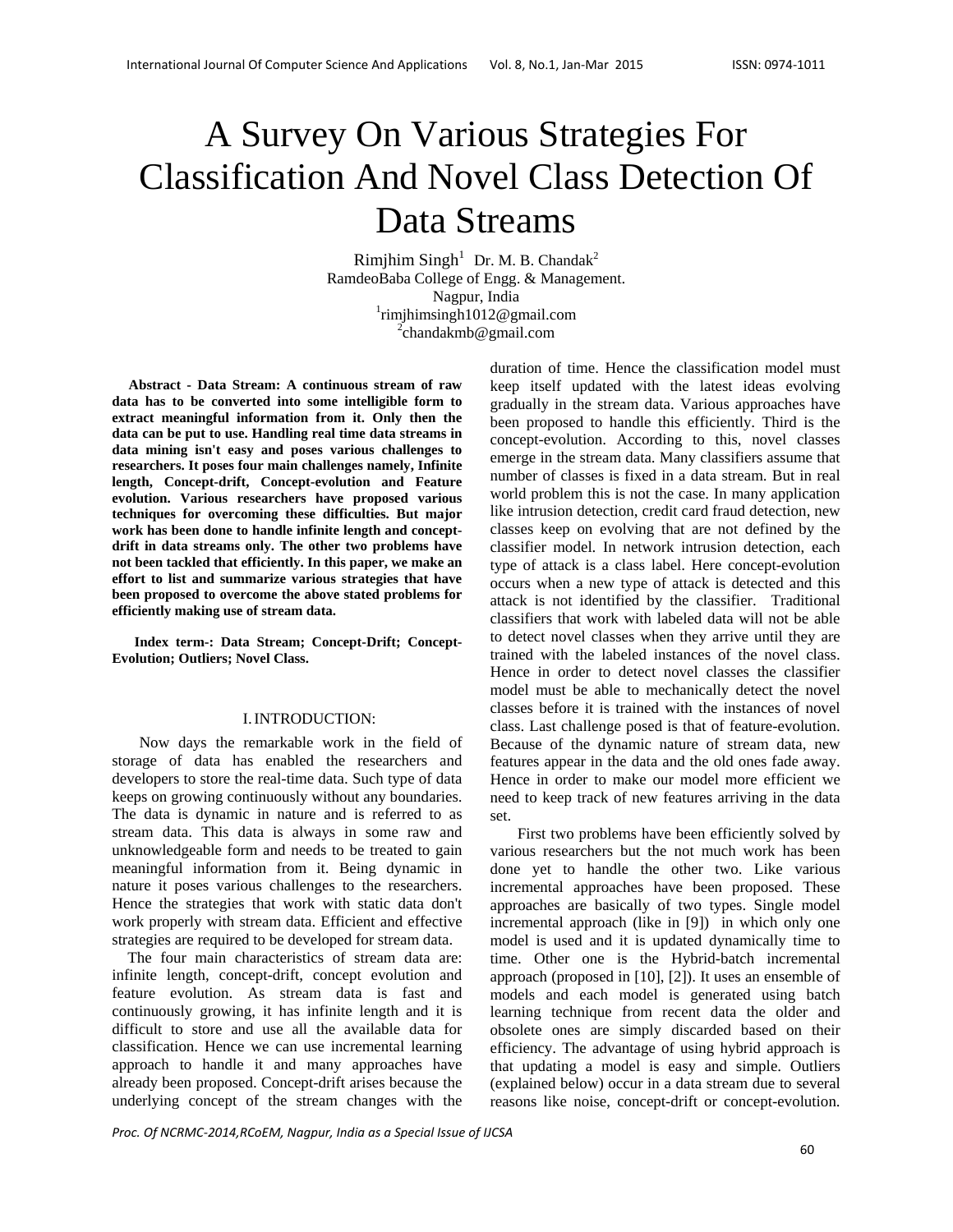We need to distinguish between the reasons behind occurrence of an outlier. Otherwise an instance that belongs to an existing class, due to concept-drift, may be misclassified as an outlier and false alarm rate will be high( misclassifying existing class instances as novel). Spinosa et al (in [11]) addresses concept evolution problem using a one-class classifier. It assumes only one class as normal and takes all other classes as novel. Hence cannot be used for multi class data. It also assumes that the feature space of data is convex in shape but this is not the case with real time data. Majority of the models use parametric approaches for classification and novel class detection. In such approaches certain parameters are calculated and decision is made on the basis of these parameters. In this paper we will throw light on some major contribution of researchers in handling data stream.

## II. SOME BASIC CONCEPTS:

 As we are dealing with stream data, we need to understand certain facts about the properties of stream data. Firstly, data stream contains two types of classes namely, an existing class and a novel class. Say L is an ensemble of models and the models  $\{M_1, M_2, \ldots, M_n\}$ belong to the ensemble L.

*Definition 1: Existing Class:* The class C that is defined and addressed by any of the model Mi belonging to the ensemble is called an existing classes. That is, at least one model in M is trained on class C.

*Definition 2: Novel Class:* The class N that is not defined by any the models  $M_i$  belonging to  $M$  and is unknown to the model is called a novel class. No model in the ensemble is trained on novel class before it occurs in the stream.

*Definition 3: Outliers:* if x is a test instance and if it does not fall within the range of the feature vector of the ensemble of models, then it is called an outlier. Outliers do not belong to any of the class on which the models in an ensemble are trained.

*Property of cohesion and separation:* data point should be closer to the data points of its own class (cohesion) and farther apart from the data points of other classes (separation). All of the strategies discussed below are based on this property.

# III. APPROACHES FOR CLASSIFICTION AND NOVEL CLASS DETECTION:

## *A. Olindda:*

OLINDDA (An Online Novelty and Drift Detection Algorithm) is a clustered based approach for detecting novelty and concept drift in data streams. It is a one class classifier model. It considers only one class as normal and all the other classes as novel classes. This approach makes use of k-means clustering and forms k clusters from the chunk of data. It stores the summary of these clusters (centroid, radius etc) and uses it to identify, whether, there is a concept drift or concept-evolution. It calculates two types of centroids. First the centroid of all clusters individually and the second is the centroid of global cluster. When the test instance arrives we differentiate between the reason (concept-drift / novelty) behind that in a following way. Calculate distance between the instance and global centroid. If distance is smaller than it's a concept- drift but if distance is larger then it's a novel instance. It cannot be used normally when multiple classes are considered. In that case we need to generate one separate OLINDDA model for each class. It is not used for classification. Its detailed explanation can be found in [7].

# *B. X-Miner:*

X-Miner (discussed in [1]) is a non-parametric approach for classification and novel class detection and does not assume any proper distribution of data. It requires much labeled data to act efficiently. It addresses infinite-length, concept-drift and conceptevolution problem using an ensemble of models. It first divides the data into chunks. The clusters are then created from these chunks and the models are generated and trained using these chunks (clusters). It uses a threshold for outlier detection and once outliers are detected they are tested for cohesion among themselves and separation from the existing class instances. If the cohesion among them is high then they are said to belong to a novel class, a new model is trained then with recent data and novel class instances to work efficiently in future. This is how the ensemble of models is updated. Problem with X-Miner is that it does not address feature evolution problem and it fails to work efficiently when multiple novel classes appear in data. Moreover, if the unlabeled data is more than labeled data then it doesn't work properly. This strategy can be studied in [1].

# *C. Act-Miner:*

ActMiner is an extension of X-Miner. It addresses the problem of limited labeled data by identifying only few labeled instances. It identifies the instances for which the model has high expected error without knowing its true label. By doing so it saves 90% of the cost and labeling time required. It uses a hybrid batch incremental approach to address infinite length and concept drift and addresses concept-evolution by updating the ensemble of models on recent. It doesn't address feature evolution problem and sometimes do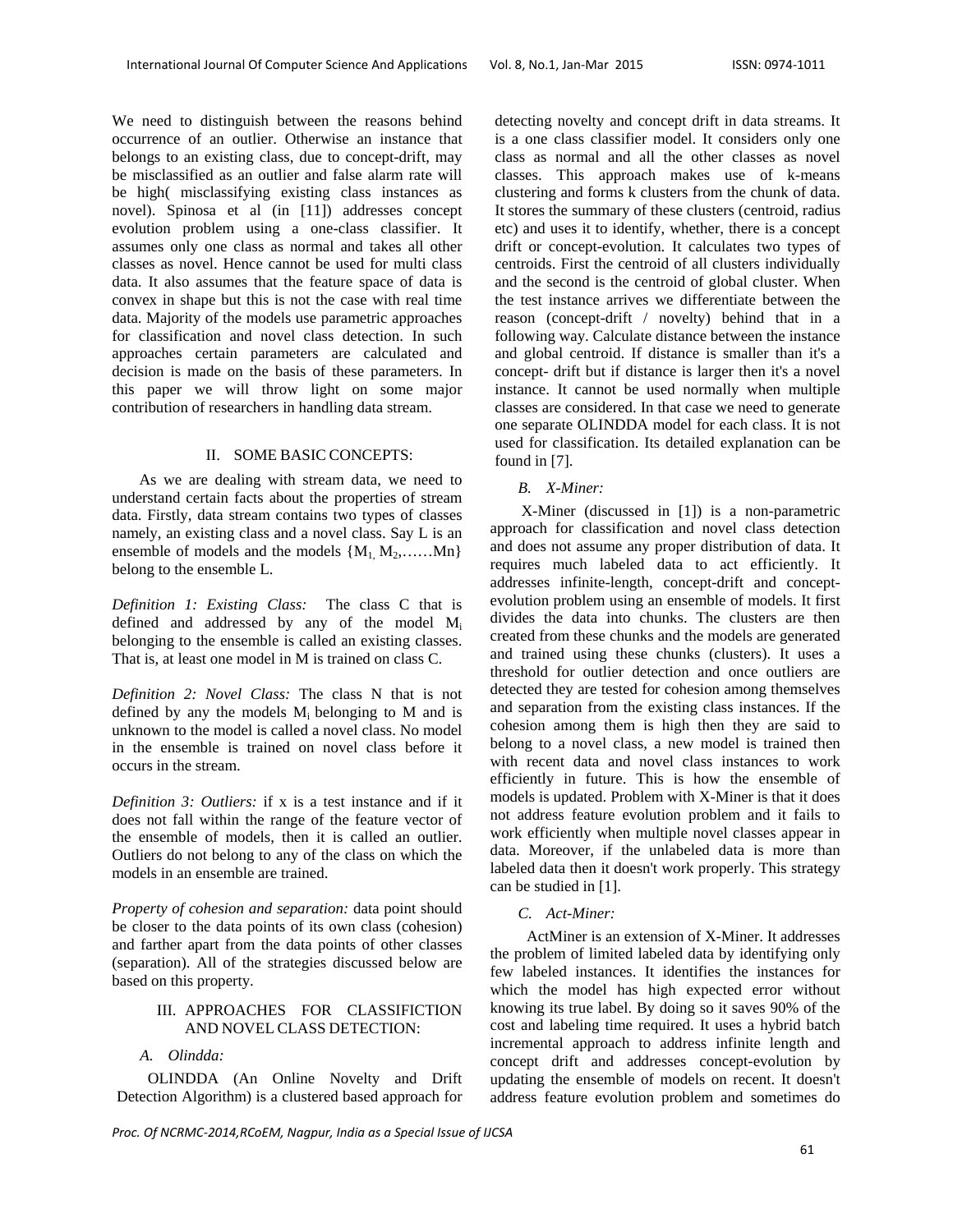not work efficiently when multiple novel classes arrive. The detailed explanation of ActMiner can be studied in [2].

#### *D. DX-Miner*

 DX-Miner addresses all the four issues of data stream namely, infinite length, concept-drift, conceptevolution and feature-evolution. The main key feature of this approach is that also considered the dynamic feature space of the data stream for the first time. It used fixed number of models to address infinite length, updates the ensemble continuously for concept-drift. It uses threshold to detect outliers and the concept of high cohesion among instances of same class and high separation among the instances of separate classes to detect novel classes. In order to handle dynamic and evolving feature space it combines the heterogeneous feature sets of both test instance and the models without losing any feature. For dynamic feature set it applies one of the two strategies for feature selection. Predictive Feature selection: here we predict the feature set for test instances not by obtaining their information but by analyzing the feature set of the previously classified chunks. Second one is the informative feature selection: It uses the test chunk to select the features. It selects all that main features and then selects R best features based on some criteria, like we can choose the features with highest frequency. The problem with this algorithm is that it has high false alarm rate and it doesn't work properly in presence of multiple novel classes. The detailed strategy can be studied in [3].

#### *E. MCM 1(Multi class Miner):*

Multi-Class Miner1 is an enhanced version of previous miners and addresses the problem of infinite-length, concept-drift and concept-evolution efficiently. It again addresses the infinite-length problem of data stream by using an ensemble of fixed number of models and handles concept-drift by updating the ensemble on recent data. Its major contribution is that is reduces the false alarm rate efficiently. For doing so, it uses the concept of Adaptive thresh holding. When an instances that actually belongs to an existing class, but due to some noise is classified as novel (Marginal Falsenovel), at that time the threshold radius is increased to make it an existing class instance. On the other hand when the Novel class instance is classified as existing and is quite close to outer boundary (Marginal falseexisting), at that time the radius is decreased to exclude that instance. It uses the probabilistic approach for detecting the novel class instances by calculating the Gini-coefficient. Now for the separation of two novel classes it proposes a graph theoretic technique that



Figure1: Outlier Detection using Adaptive Threshold

 makes use of silhouette coefficient to estimate the cohesion and separation between the instances of novel classes. As it is an enhanced technique, so it reduces the false alarm rates but it does not address the problem of feature-evolution. The detailed explanation can be studied in [4].

#### *F. ECS-Miner:*

 ECS-Miner is a multi-class classification approach that handles the problem of infinite length, concept-drift and concept-evolution under particular timing constraints. It says that the test instance once appears must be classified with in time  $T_c$  and it must be labeled within time  $T<sub>1</sub>$ , otherwise it should be discarded. That is the outliers that are store in a buffer to see whether they belong to existing class or novel class must be classified under proper time constraints. Previous approaches assumed that the labeling of data required no time, but this is not the case with real-time data. It also uses the adaptive threshold for outlier detection, probabilistic approach using Gini-coefficient for novel class detection and Silhouette coefficient for measuring the concept of cohesion and separation among the instances and Silhouette coefficient for measuring the concept of cohesion and separation among the instances. Basically, it uses the nearest neighbor rule for classification and novel class detection. As it uses adaptive threshold, it has comparatively lower false alarm rate but it again



Figure 2: Time Constraints on Labeling of Data.

doesn't address the problem of feature evolution. The detailed approach can be studied in paper [5].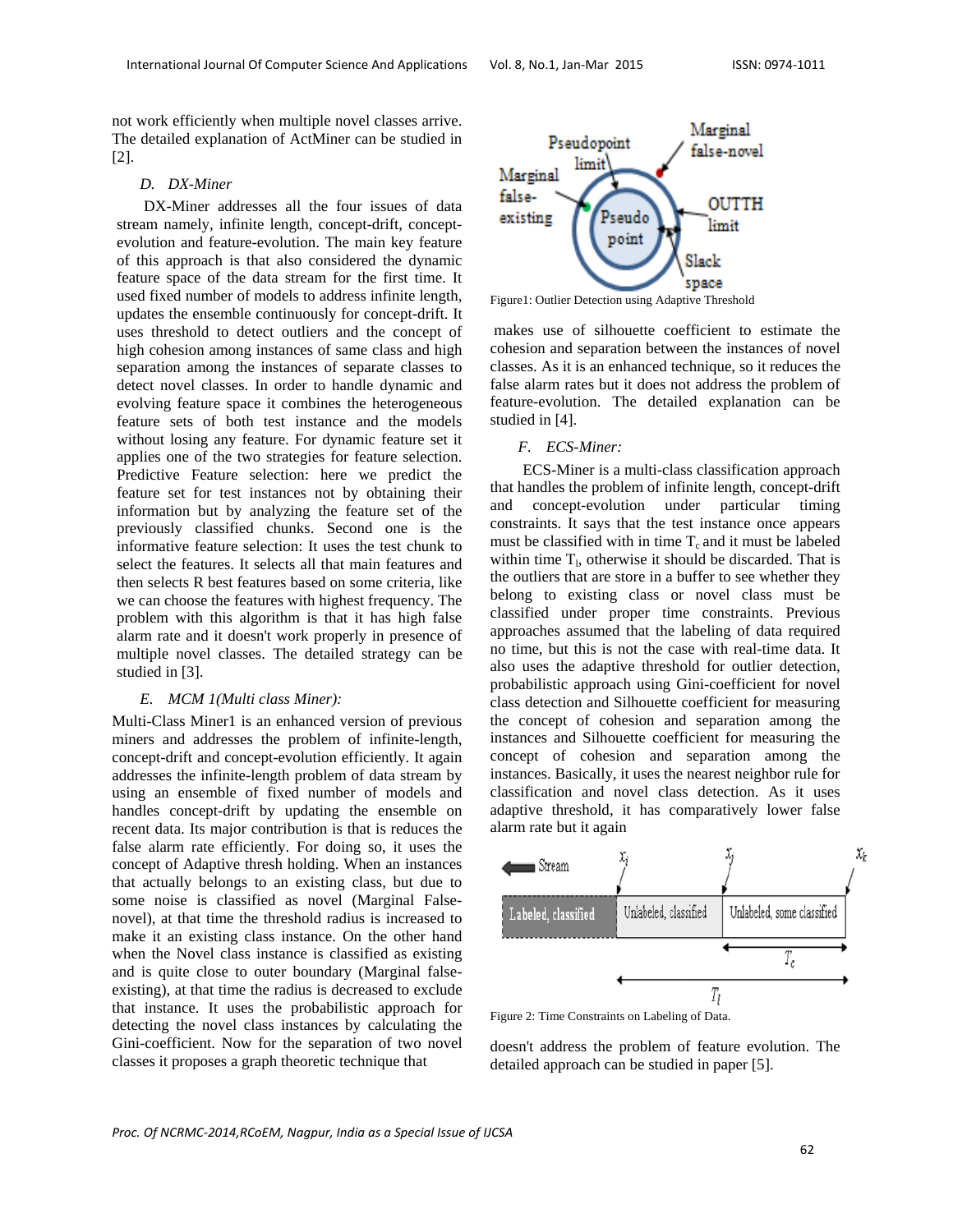# *G. Multi-Class Miner 2(MCM 2):*

 This multi class miner is the extension of MCM 1. It addresses all the four problems namely; infinite length, concept-drift, concept-evolution and featureevolution.MCM 1didnot address feature-evolution. It used the fixed ensemble of models to address the infinite length, handled concept-drift by continuously updating the ensemble. It used the nearest neighbor approach to detect novel classes by applying a probabilistic approach of calculating Gini-coefficient for novel class detection. It used silhouette coefficient to differentiate between multiple novel classes. It handled the feature evolution problem by applying the lossless feature space conversion technique. It has the reduced false alarm rate and addresses all the challenges of data streams. This is the best known strategy so far. This strategy can be studied from [6].

 Following table summarizes the Error rate of different miners for Forest data set.

| <b>APPROACH</b>         | <b>ERROR RATE</b> |
|-------------------------|-------------------|
| X-Miner                 | 7.3%              |
| ActMiner                | 7.1%              |
| DX-Miner                | 3.6%              |
| MCM(Multi class miner)1 | 3.1%              |
| <b>ECS</b> Miner.       | 3.6%              |
| MCM(Multi class Miner)2 | 3.1%              |

**Table1: Summary of Error Rates.** 

# IV. PROPOSED APPROACH:

# *A. Data Set*

 *"4 University Data Set":* While we were studying the concepts we tried to use the "4 University Data Set" for this purpose. The data set required a lot of preprocessing as it was given in the form of HTML files in which each file represented a separate person. We were supposed to parse those files and convert them into some intelligible form. Because the HTML files did not have any proper predefined structure, we were not able to convert them into intelligible and usable form. Due to which we were forced to stop working on that data set.

 *4.2 NASA Aviation Safety Reporting System:* From the NASA ASRS website we downloaded instances of the dataset. Each of which represent an accident and the possible reasons and outcomes related to them. Here each event has an anomaly related to it. Each of these event anomalies can be considered as a separate

class, like Aircraft problem: critical, Aircraft problem: less severe etc. Data cannot be used directly, preprocessing was required. We first removed the columns that were having some missed entries. Then some attributes were multi valued. Such attributes also need to be removed from the data set.

# Strategy:

 While studying various approaches we found that most of them used K-means algorithm for clustering purpose. We also found that k-medoids algorithm works more efficiently than k-means when there is presence of outliers in the dataset. Hence, we followed the k-medoid algorithm for our work. We plan to handle all the four challenges efficiently. Proper algorithms to be followed are yet to be decided.

# V. CONCLUSION

In the above sections we presented and discussed various approaches that have been developed to handle the stream data and that handle the challenges namely, infinite-length, and concept-drift, concept-evolution ad feature-evolution, posed by the stream data. We saw that major contributions in research have been done to typically solve the infinite-length problem and concept-drift problem and efficient algorithms have been generated. But much work is not done to solve the problem of concept-evolution and featureevolution. The MCM 2 is the only known possible approach that works effectively for stream data and that handle all four challenges. We can work the direction of devising some better algorithms that may work in a more enhanced and efficient manner

# VI. REFERENCES:

- [1] M.M. Masud, J. Gao, L. Khan, J. Han, and B.M. Thuraisingham, "Integrating Novel Class Detection with Classification for Concept-Drifting Data Streams," IEEE Trans. Knowledge andData Eng , vol. 25, no. 7, July 2009.
- [2] M.M. Masud, J. Ago, L. Khan, J. Han, and B.M. Thuraisingham, "Classification and Novel Class Detection in Data Streams with Active Mining,".
- [3] M.M. Masud, Q. Chen, J. Gao, L. Khan, J. Han, and B.M. Thuraisingham, "Classification and Novel Class Detection of Data Streams in a Dynamic Feature Space," Proc. European Conf.Machine Learning and Knowledge Discovery in Databases (ECMLPKDD), pp. 337-352, 2010.
- [4] M.M. Masud, Q. Chen, L. Khan, C. Aggarwal, J. Gao, J. Han, and B.M. Thuraisingham, "Addressing Concept-Evolution in Concept-Drifting Data Streams,"

*Proc. Of NCRMC‐2014,RCoEM, Nagpur, India as a Special Issue of IJCSA*